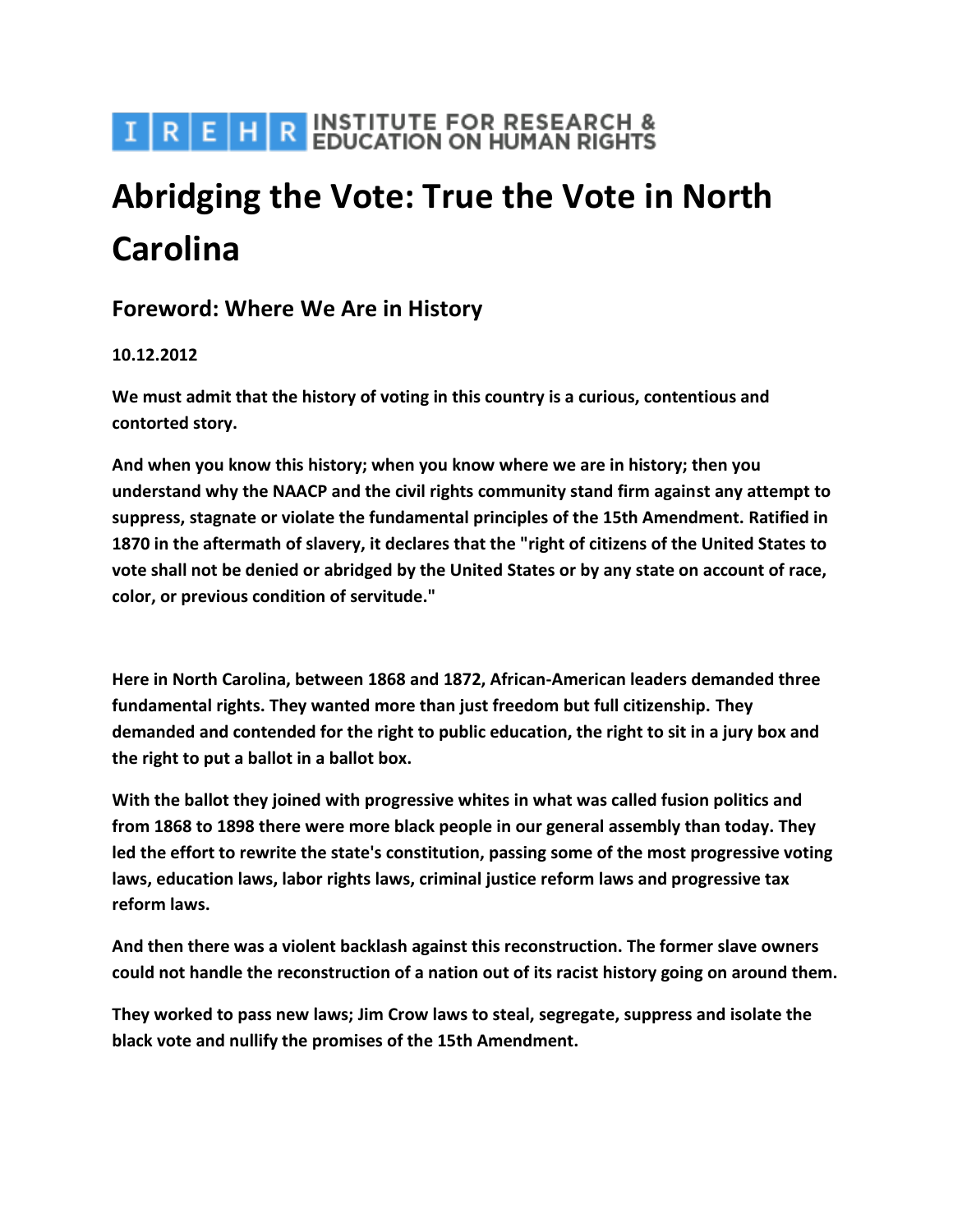**The culmination of these efforts to stop coalition politics and the power of blacks and whites uniting together in a progressive voting block was the Wilmington riots and massacre of November 10, 1898.**

**Duly elected black and white officials were run out of office. Three to five percent of Wilmington's population was murdered. In the stronghold of black political power, they were shot in the streets in this effort promoted by radical white supremacists, leading newspapermen and the political machine of Charles B. Aycock, who would be awarded the governorship for his efforts.**

**Two years after the Wilmington Race Riot, the last African-American serving in the US Congress, George White was driven out of office. Another African-American from North Carolina would not walk those halls for another 90 years.**

**North Carolina used every tool, grandfather clauses, literacy tests and poll taxes, to stop the potential and power of the black vote. The legal effect of these racially-motivated tactics was not completely rendered illegal until after the Voting Rights Act of 1965.**

**When you understand this history then you understand why those of us in the civil rights community will fight against any attempt, under any guise or any camouflage by any party to suppress, steal, distract, disturb, discourage, isolate or intimidate anybody's right to vote.**

**We know what these tactics look like. We know what they smell like.**

**We fought to stop those who would have rolled back same day registration and won. We fought those who tried to pass Voter Photo ID laws targeted at disenfranchising African-Americans, students, the elderly and other minorities. And we won.**

**We are fighting right now in court to overturn the race-based redistricting plans that were passed. And we will win.**

**We know our history. We know the history of America and North Carolina. We have come too far. We must go forward together and not one step back.**

**The sons and daughters of freedom fighters, make one promise to America, from which we will never retreat…!! When it comes to our rights, ordained by God and guaranteed by our Constitution, we will never give in and we will never, never, never turn back!**

#### **ABRIDGING THE VOTE:**

*TRUE THE VOTE* **IN NORTH CAROLINA**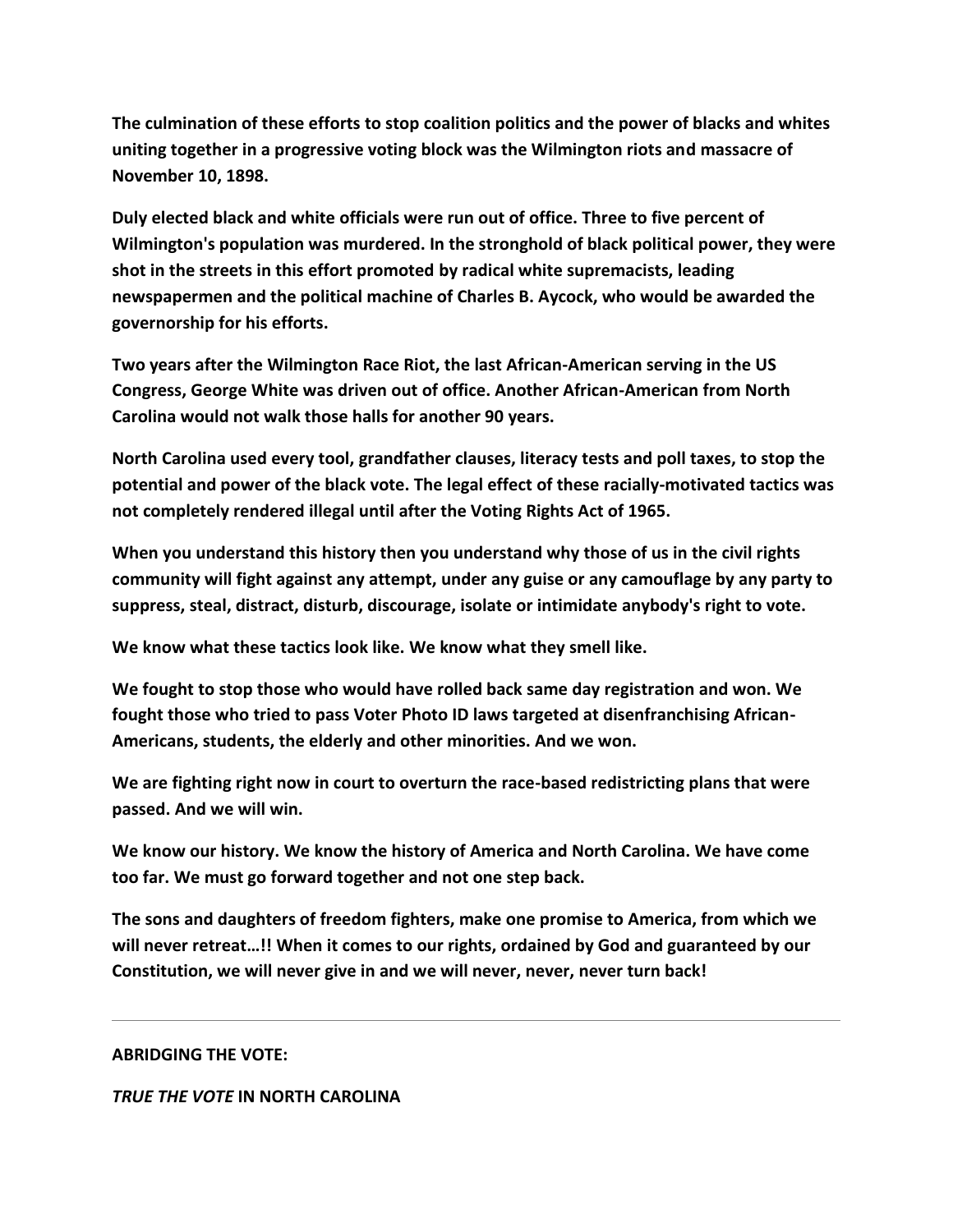## **By Devin Burghart and Leonard Zeskind Institute for Research & Education on Human Rights**

**Preface: Remembering George H. White, Congressman from North Carolina's Second District**

**After the end of the Reconstruction Era in 1876, a violent campaign by former Confederate soldiers re-established white supremacy and whites-only rule throughout the South. There were a few notable exceptions, where black men held on to voting rights until the dawn of the 20th century. In North Carolina, Freedmen and other black men born after the Civil War's end held on to the right to vote through the 1890s. And the last black North Carolina congressman to win election in the 19th century was George Henry White.**

**He was born in 1852 to a father who was a free farmer of mixed race and a mother who was a slave. After the Civil War, George White attended a Freedmen's Bureau school, a normal school in Lumberton and graduated from Howard University in 1877. He became a lawyer, and was elected to both the North Carolina House of Representatives and the Senate.**



CONGRESSMAN GEORGE H. WHITE

**He won election to congress in 1896 as a "fusion" candidate, according to his biography on a government website[.\[1\]](http://www.irehr.org/issue-areas/tea-party-nationalism/tea-party-news-and-analysis/item/436-abridging-the-vote#one) A black Republican, he adopted the Populist Party's platform plank calling for "free silver," a term used to describe a program that would help poor farmers. Thus he won votes from both Populists and Republicans. He was re-elected in 1898.**

**According to the aforementioned government profile, "his bold legislative proposals combatting disfranchisement and mob violence in the South distinguished him."**

**George White proposed legislation which made lynching a federal crime. The measure died in committee. He also unsuccessfully pursued federal funds for an exhibit on black achievement**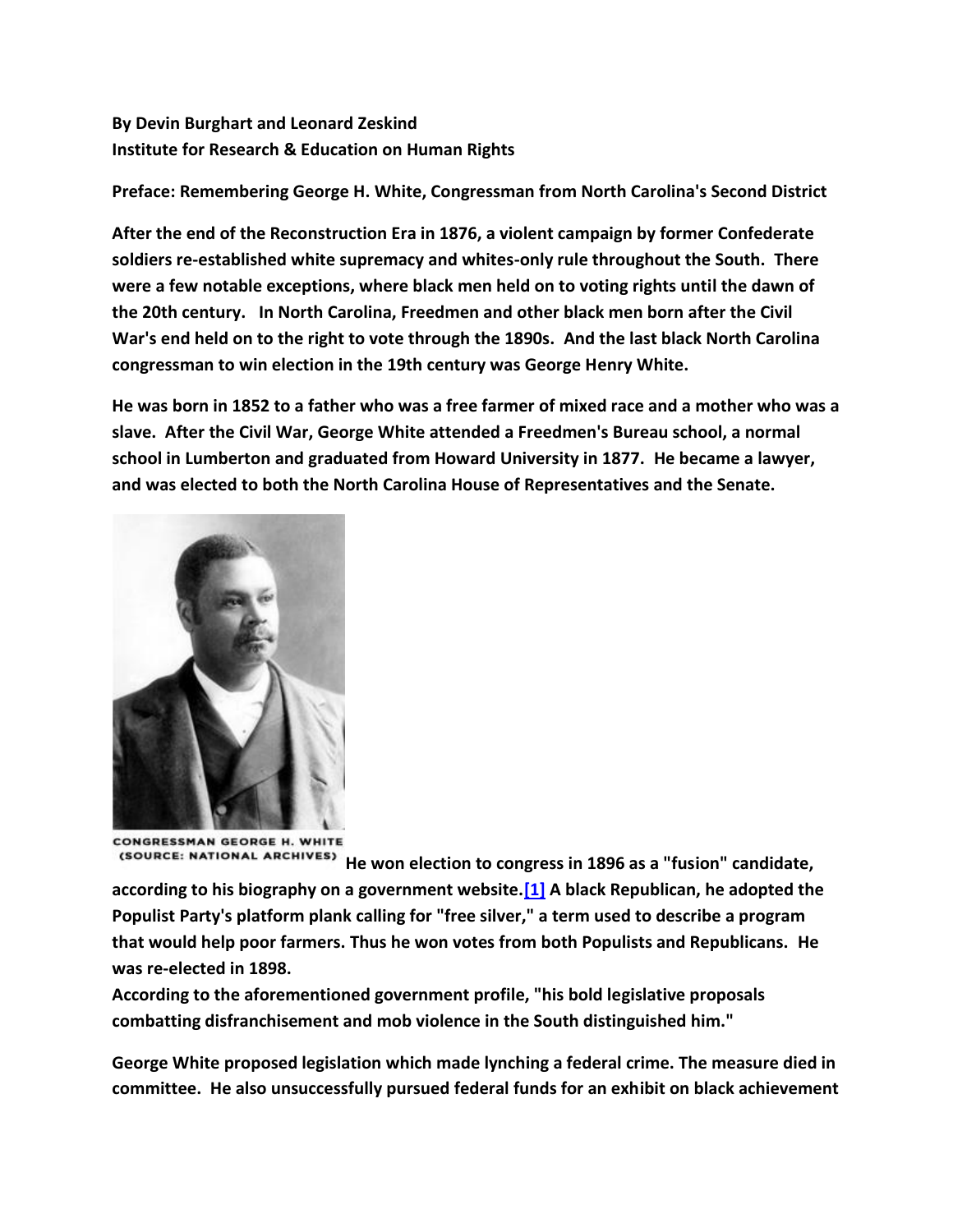**at the Paris Expo in 1900. And he was proud of his appointment of black men to patronage positions as postmasters, despite the claim by white supremacists that he sought black "domination."**

**As the white supremacists' drive to end black voting rights gained power, Rep. White understood that they would not allow him to be re-elected to a third term in 1900.**

**In Wilmington, North Carolina white supremacists organized a coup d'état in 1898, overthrowing by force a recently elected multi-racial city government. A mob of 2,000 white men then set upon the relatively prosperous black community of Wilmington in a riot: robbing, burning and murdering in order to drive black people out of the city.**

**Then in 1900, the North Carolina state legislature took the final steps to disenfranchise black voters. It passed a constitutional amendment that required a poll tax be paid and that a literacy test be passed in order to vote. Since such measures would likely disenfranchise poor whites as well as black men, a Grandfather Clause was added, "which stated that no one could be denied the right to register and vote" if they had an ancestor eligible to vote on January 1, 1867—well before voting rights for Freedmen were enshrined in the Fifteenth Amendment.**

**After this measure was passed, George White left North Carolina, and continued his effort to win democracy and justice in other states. Six-decades of legalized apartheid and oppression followed until it was broken by the bravery of the black freedom movement at Greensboro and elsewhere. The closed society** *began* **to open up for all. Now there are those who are trying to close it down again.**

**The Tea Party and Narrowing the Franchise**

**Over the past two years, the Tea Party movement has changed the American political and social landscape. It has given a megaphone to unfounded fears of an imaginary white dispossession and resentment[.\[2\]](http://www.irehr.org/issue-areas/tea-party-nationalism/tea-party-news-and-analysis/item/436-abridging-the-vote#two) It has helped reshape the anti-immigrant movement[.\[3\]](http://www.irehr.org/one) It has helped enforce measures to limit trade union rights[.\[4\]](http://www.irehr.org/issue-areas/tea-party-nationalism/tea-party-news-and-analysis/item/436-abridging-the-vote#two) It has unseated Republican Party moderates such as Indiana Sen. Richard Lugar, and elevated anti-choice Republicans such as Cong. Paul Ryan[.\[5\]](http://www.irehr.org/issue-areas/tea-party-nationalism/tea-party-news-and-analysis/item/436-abridging-the-vote#five) None of the accomplishments threaten the very fabric of democracy, however, in the same way as Tea Party efforts to suppress the vote.**

**In previous reports, IREHR has documented the existence of Tea Party national leaders opposed to voting rights for people without property, and Tea Party leaders who advocate the repeal of the Fourteenth Amendment, and equal rights before the law promised by**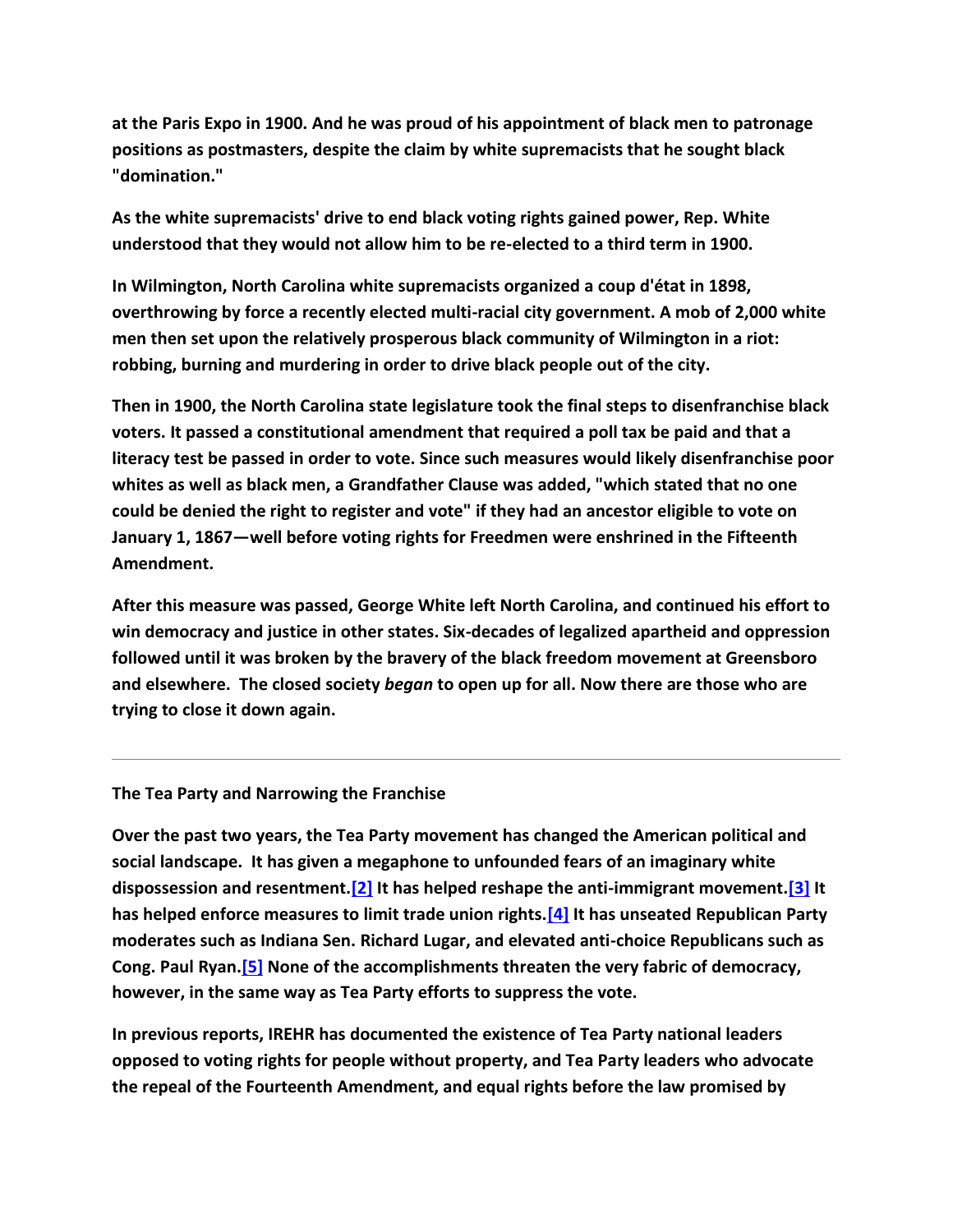**it. IREHR has pointed out some of the most prominent white nationalists in the Tea Party ranks, and those Tea Partiers who simply act like racists and bigots. In this report, the Institute for Research & Education on Human Rights details voter suppression efforts in North Carolina.**

**Pre-eminent among the Tea Party "poll watchers" is King Street Patriots and KSP True the Vote. King Street Patriots began as a chapter of Tea Party Patriots in Houston, Texas. Both are led by Catherine Engelbrecht, who has made herself and True the Vote ubiquitous in Tea Party circles.**

**Although Engelbrecht claims that the two organizations are separate and distinct, IRS Form 990s for the year 2010 show that both organizations share the same small three-person board of directors, and both operated out of the same post office box number[.\[6\]](http://www.irehr.org/issue-areas/tea-party-nationalism/tea-party-news-and-analysis/item/436-abridging-the-vote#six) King Street Patriots filed as a non-profit membership corporation, 501c4 on December 30, 2009. Six months later, in June 2010, KSP-True the Vote filed as a non-profit educational charity[.\[7\]](http://www.irehr.org/issue-areas/tea-party-nationalism/tea-party-news-and-analysis/item/436-abridging-the-vote#seven) Both types of organizations need not reveal their donors.**

**In 2010, Texans for Public Justice filed a complaint with the Texas ethics commission that read, in part, "KSP/True the Vote violated the state's prohibition on corporate contributions to political parties and candidates.["\[8\]](http://www.irehr.org/issue-areas/tea-party-nationalism/tea-party-news-and-analysis/item/436-abridging-the-vote#eight) And the complaint cited multiple instances where Engelbrecht's organizations worked directly with Republican Party candidates, and recruited "poll watchers" for them out of Tea Party ranks. KSP responded in typical Tea Party form, claiming they were being bullied by a "George Soros funded organization.["\[9\]](http://www.irehr.org/issue-areas/tea-party-nationalism/tea-party-news-and-analysis/item/436-abridging-the-vote#nine)**

**On Aug 26, 2011, Engelbrecht changed KSP-True the Vote's corporate name to "True the Vote Inc.["\[10\]](http://www.irehr.org/issue-areas/tea-party-nationalism/tea-party-news-and-analysis/item/436-abridging-the-vote#ten)**

**A second case, filed as a lawsuit by the Texas Democratic Party, claimed essentially the same thing. And a Travis County district judge ruled in March 2012 that King Street Patriots was not a non-profit organization but a political action committee that must operate by PAC rules and reveal its donors[.\[11\]](http://www.irehr.org/issue-areas/tea-party-nationalism/tea-party-news-and-analysis/item/436-abridging-the-vote#eleven) Engelbrecht said she would appeal the judge's decision, and the Liberty Institute is King Street Patriots' legal representation. The appeal is still pending.**

**Despite its legal troubles, Engelbrecht's organizations have grown and prospered. In Ohio, True the Vote joined Judicial Watch in filing suit against election officials. In Arizona, Engelbrecht gave one of the biggest speeches at a Tea Party Patriots convention. In Colorado she did something similar at a Heritage Foundation sponsored event. And she has done the same at dozens of other venues.**

**In 2011, True the Vote seized the national limelight inside the Tea Party movement with its first national summit, held in the hometown of Houston. The conference attracted delegates**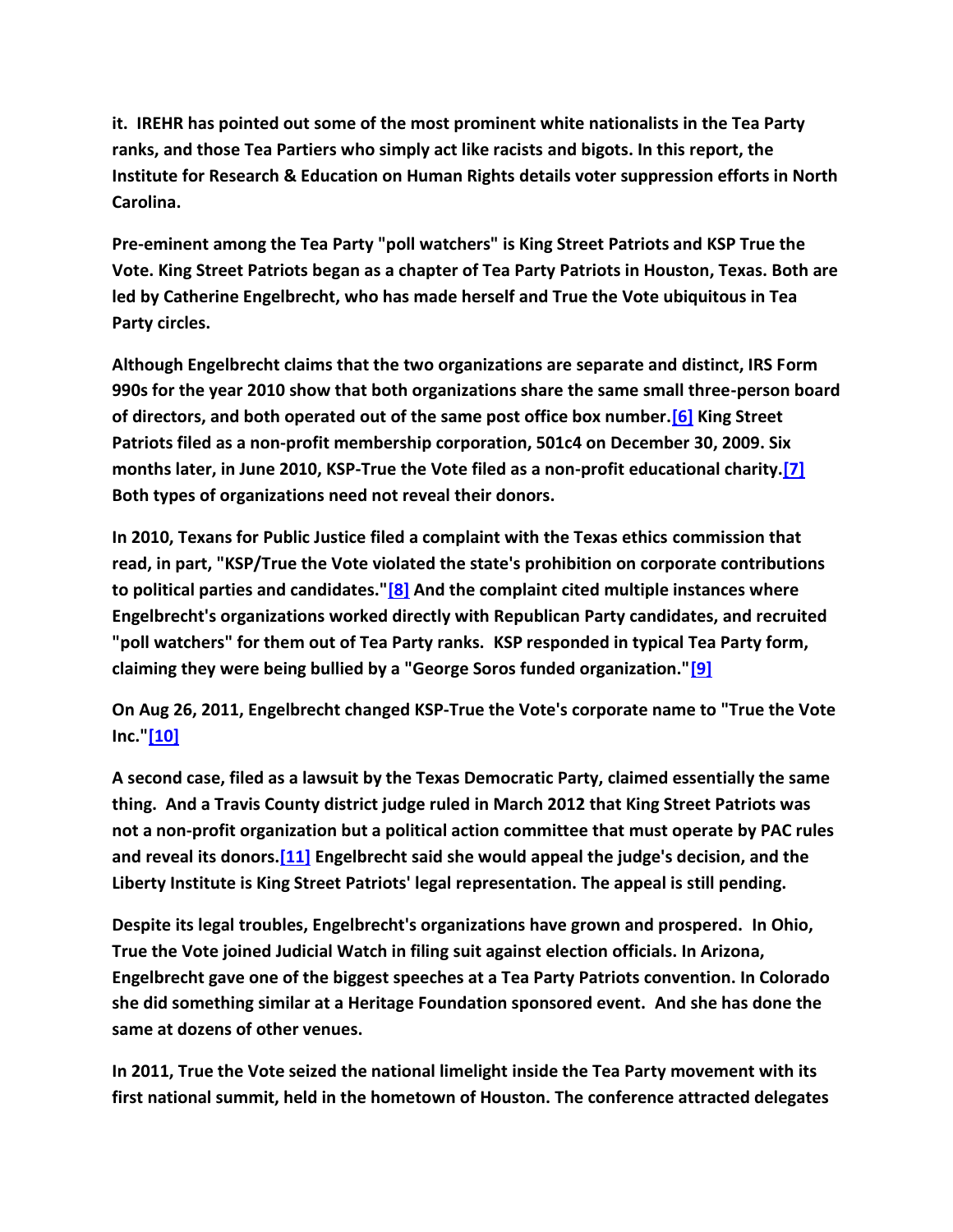**from 27 states and laid the foundation for state-level election year efforts.At this conference, True the Vote (TTV) staff rolled out their plan to block the vote. The slickly-packaged campaign pinpoints vulnerable spots in the voting process, and instructs activists in tactics on how to overload elections officials, slow the vote, and block participation.**

**In an orientation video, TTV founder Catherine Engelbrecht innocently explained the organization's focus as "work at the polls," "researching the registry," and helping "fix what needs fixing.["\[12\]](http://www.irehr.org/issue-areas/tea-party-nationalism/tea-party-news-and-analysis/item/436-abridging-the-vote#twelve)**

**Researching the registry means that True the Vote has purchased voter rolls from states and counties, then circulated the lists to their gaggle of unsupervised volunteers, who are urged to challenge the registrations of voters that think may be improperly registered. The True the Vote "work at the polls" entails training volunteers to be "poll watchers" – people to go to the polls on election day and aggressively challenge the registration, the identity, or the eligibility of prospective voters.**

**To "fix what needs fixing" True the Vote has also pushed legislative efforts to further restrict access to voting, including stringent new voter identification laws.**

**In practice, the TTV strategy has deterred people from registering to vote, created an atmosphere that frightens voters from showing up at the polls, overloaded election officials with baseless challenges, and slowed the vote by gumming up the process.**

**Out of the 2011 True the Vote Summit, the strategy to create state level groups helped spawn groups in Arizona, California, Colorado, Illinois, Maryland, Nevada, Ohio, Virginia, and North Carolina. Englebrect encouraged the groups to adopt independent sounding names to disguise their relationship and free themselves from the True the Vote "baggage.["\[13\]](http://www.irehr.org/issue-areas/tea-party-nationalism/tea-party-news-and-analysis/item/436-abridging-the-vote#thirteen)**

**At the 2012 True the Vote Summit, regional coordinator Vickie Pullen told the crowd that her organization had already added the voter rolls of nineteen states to its database: Alabama, Arizona, Connecticut, Florida, Illinois, Maryland, Montana, Nevada, New Mexico, North Carolina, Ohio, Pennsylvania, Rhode Island, South Carolina, Tennessee, Texas, Virginia, and Wisconsin. She added that California, Oregon, Washington state, and Colorado would soon follow. At that point in May 2012, she also noted that the group had already done over 120 training sessions for various groups.**

**At the same event, Catherine Engelbrecht, explained some of her point of view: it is all about "us," the white redeemers of the election process, she said: "I believe we can see a restoration, not only of our elections and our process, but I think it will be the beginning of a wave of restoration. Because once we assign priority to the polls, once we elect representatives who have come to us by the way of legal, lawful elections, then those**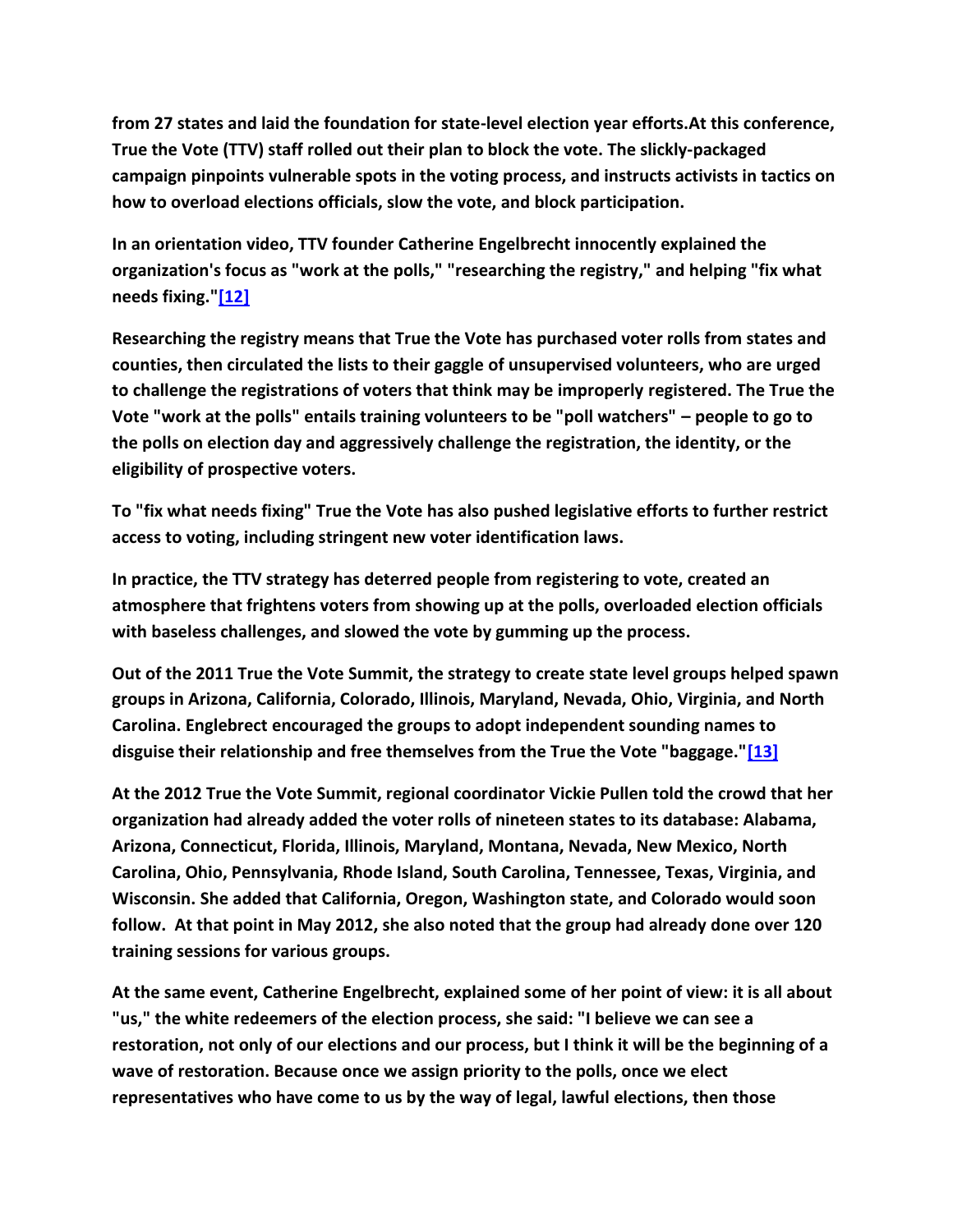**representatives go on to carry that credo of truth. And very soon you see a process that is no longer unrecognizable. It's one that truly reflects us, because it is of us. Because we started the ball rolling to begin with. Because we said it was important enough to show up." [\[14\]](http://www.irehr.org/issue-areas/tea-party-nationalism/tea-party-news-and-analysis/item/436-abridging-the-vote#fourteen)**

**As a result of True the Vote's activities, Rep. Elijah Cummings (D. MD), the ranking Democrat of the House Committee on Oversight and Government Reform, has launched an investigation of Catherine Engelbrecht and her organization. Rep. Cummings' October 4, 2012 letter to Engelbrecht cited True the Vote's record of "challenging the registration of thousands of legitimate voters based on insufficient, inaccurate, and faulty evidence.["\[15\]](http://www.irehr.org/issue-areas/tea-party-nationalism/tea-party-news-and-analysis/item/436-abridging-the-vote#fifteen) He requested copies of its correspondence, copies of its training materials used for volunteers and affiliates, copies of its computer programs, all contracts and memoranda of understanding, and much more.**

**A number of news reports about Rep. Cummings' letter claimed the voter suppression group was under investigation for a possible "criminal conspiracy." It should be noted that if there is, in fact, an investigation of criminal conspiracy, Ms. Engelbrecht and others are presumed to be innocent until proven guilty. Engelbrecht agreed to meet with Rep. Cummings, but refused to hand over any of the materials, in a letter full of the usual Tea Party protestations.**

**True the Vote and Voter Integrity Project in North Carolina**

**In North Carolina, True the Vote has inspired two different statewide groups engaging in voter suppression activities: North Carolina True the Vote and the Voter Integrity Project. The Voter Integrity Project was started by Jay DeLancy, a retired Air Force officer from North Carolina. DeLancy was one of those new voter suppression activists who attended the 2011 True the Vote Summit in Houston[.\[16\]](http://www.irehr.org/issue-areas/tea-party-nationalism/tea-party-news-and-analysis/item/436-abridging-the-vote#sixteen) On his blog, DeLancy explained his views: "Motivated by groups like the King Street Patriots (of Houston, TX) and their 'True The Vote' campaign, I want to make sure North Carolina's elected leaders understand that people are waking up to the danger our nation faces when good people do nothing and bad people steal elections by stuffing the ballot box or by abusing the 'motor voter' laws to register fictitious voters," he wrote[.\[17\]](http://www.irehr.org/issue-areas/tea-party-nationalism/tea-party-news-and-analysis/item/436-abridging-the-vote#seventeen)**

**To Delaney, voter suppression efforts are essential: "I've reached the conclusion that some really bad people have used voter fraud to disenfranchise the rational voters (also called 'the producers') in our nation," he wrote[.\[18\]](http://www.irehr.org/issue-areas/tea-party-nationalism/tea-party-news-and-analysis/item/436-abridging-the-vote#eighteen)**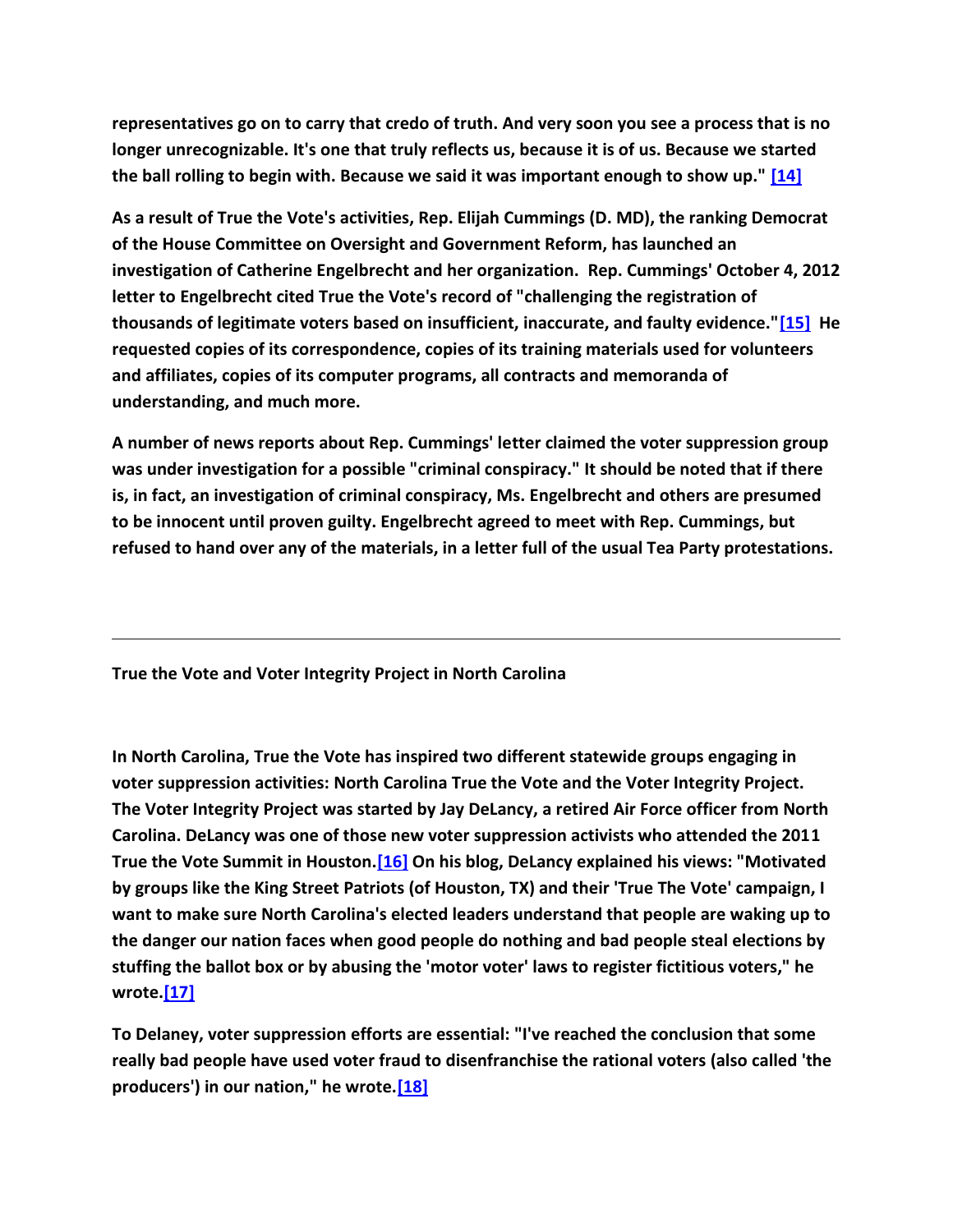**At first, DeLancy directly copied the Texas version of TTV directly, and created True the Vote North Carolina. But he broke from the national group, in part because True the Vote raised concerns about the Voter Integrity Project's nativist leanings. "They're not wanting to be branded some kind of anti-immigrant activist group," DeLancy told the** *New York Times***[.\[19\]](http://www.irehr.org/issue-areas/tea-party-nationalism/tea-party-news-and-analysis/item/436-abridging-the-vote#nineteen)**

**DeLancy started a Voter Integrity Project NC (VIP) and several months later, on May 30, 2012 Deirdre Morrison incorporated it and is the registered agent. Morrison, an accountant from Youngsville and a Tea Party activist, is a member of both the Patriot Action Network and Tea Party Nation national factions, and locally Triangle Conservatives Unite[.\[20\]](http://www.irehr.org/issue-areas/tea-party-nationalism/tea-party-news-and-analysis/item/436-abridging-the-vote#twenty) Despite claims of Voter Integrity Project non-partisanship, Morrison is also an elected GOP precinct captain in west Youngsville[.\[21\]](http://www.irehr.org/issue-areas/tea-party-nationalism/tea-party-news-and-analysis/item/436-abridging-the-vote#twentyone) Although the Voter Integrity Project is registered as a for-profit corporation, it actually solicits donations.**

**The split between the Voter Integrity Project and True the Vote is a distinction without much of a difference. For example, Voter Integrity Project NC Research Director John Pizzo was still also listed as a True the Vote research team leader as of September 30.**

**Outside of DeLancy, Morrison, Pizzo and a mailbox at a UPS Store in a Raleigh strip mail, the Voter Integrity Project doesn't have much organizational infrastructure. Nevertheless, it has had an outsized role in working against voting rights.**

**In June 2012, the Voter Integrity Project challenged—unsuccessfully—the registrations of more than 500 Wake County voters, most of whom were voters of color, according to the Brennan Center for Justice. In response, DeLancy called the Brennan Center "Race-baiting Leftist(s).["\[22\]](http://www.irehr.org/issue-areas/tea-party-nationalism/tea-party-news-and-analysis/item/436-abridging-the-vote#twentytwo)**

**On August 31, the Voter Integrity Project presented to the elections board a list of 30,000 individuals listed as current North Carolina voters. VIP claimed these persons were actually deceased, but still registered to vote. The organization argued that that these names could be used to fraudulently vote in the dead voter's place. Of the 30,000 names it presented, only 4,946 names actually approximated those on the actual voter rolls in a manner close enough to warrant further investigation. It should be noted that as of this writing, North Carolina elections officials have not found a single instance of anyone on the group's challenge list who voted fraudulently. These challenges, however, have overwhelmed the staff and resources of the Board of Elections.**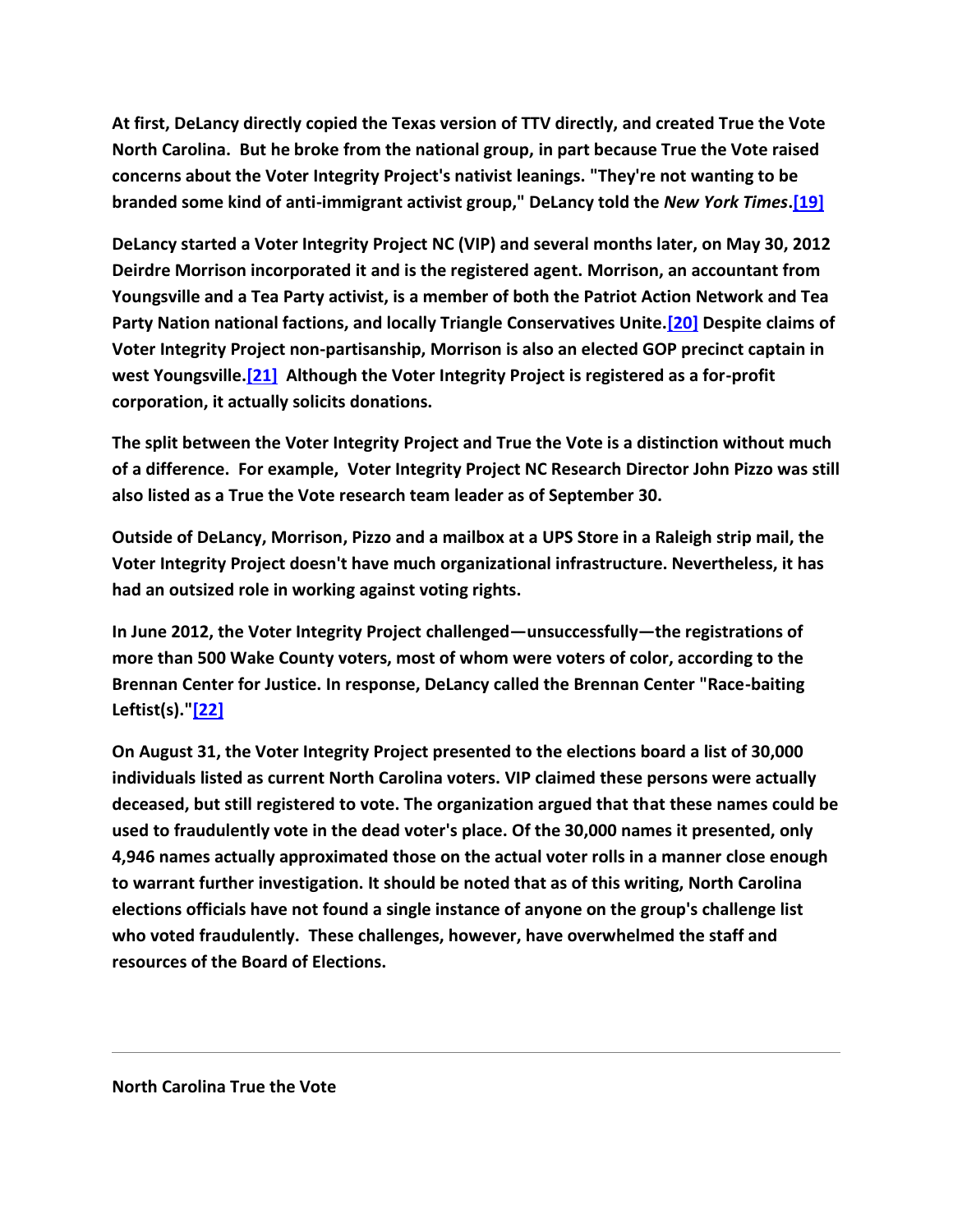**True the Vote's new North Carolina state director is Donna Yowell. For the last three years, Yowell, of Fuquay-Varina, North Carolina, has been a Tea Party stalwart out to defeat the president. She joined the Tea Party almost right away in 2009, becoming a member of groups like the Haywood County, NC 9-12 Project and Triangle Conservatives Unite[.\[23\]](http://www.irehr.org/issue-areas/tea-party-nationalism/tea-party-news-and-analysis/item/436-abridging-the-vote#twentythree) She also became a member of four different national Tea Party factions: FreedomWorks, the Patriot Action Network, Tea Party Nation, and Tea Party Patriots[.\[24\]](http://www.irehr.org/issue-areas/tea-party-nationalism/tea-party-news-and-analysis/item/436-abridging-the-vote#twentyfour)**

**After the 2010 midterm elections, she formed the Tea Party spin-off group, Feet to the Fire. Through this group she bashed on teachers unions in Wisconsin, supported nativist legislation, promoted the anti-environmental conspiracy theory around "Agenda 21," and tried to "to insure a conservative platform for NCGOP." The Heritage Foundation's political arm, Heritage Action, awarded her group with "Activist of the Month" status in 2011[.\[25\]](http://www.irehr.org/issue-areas/tea-party-nationalism/tea-party-news-and-analysis/item/436-abridging-the-vote#twentyfive)**

**For Yowell, the fight is personal and it's partisan. "It is time to wake up. Get out and work for your conservative views. Voting is NOT enough. BE a block captain in your precinct.- NOVEMBER IS JUST AROUND THE CORNER. WE HAVE TO TAKE BACK CONGRESS or SOCIALISM WILL BE IN FULL FORCE." [caps in original[\]\[26\]](http://www.irehr.org/issue-areas/tea-party-nationalism/tea-party-news-and-analysis/item/436-abridging-the-vote#twentysix)**

**Yowell, who holds an official position in the Wake County Republican Party as House District 37 Vice Chair, has made it clear it's all about getting rid of President Obama. "Why are we allowing this person [President Obama] to destroy this wonderful country with his selfishness and his lies? His type of change is killing our country. He needs to be stopped and only our votes can stop him. Do not forget about his tactics when it's election time. Vote Obama out of the Presidency in 2012. '2012: THE END OF AN ERROR,'" she wrote[.\[27\]](http://www.irehr.org/issue-areas/tea-party-nationalism/tea-party-news-and-analysis/item/436-abridging-the-vote#twentyseven)**

**Already active in far-right circles and familiar with voter suppression efforts, Yowell stepped in to become the True the Vote state director after DeLancy spun off and created the Voter Integrity Project NC.**

**It may not be that million person army that Engelbrecht once envisioned, but Yowell and True the Vote have built up a small battalion of volunteers in North Carolina. As of September 30, True the Vote had 286 volunteers in sixty different North Carolina counties[.\[28\]](http://www.irehr.org/issue-areas/tea-party-nationalism/tea-party-news-and-analysis/item/436-abridging-the-vote#twentyeight) The largest concentrations of voter suppression volunteers are in Wake (71), Guilford (22), Mecklenburg (19), Forsyth (17), Durham (15), and Henderson (11) counties.**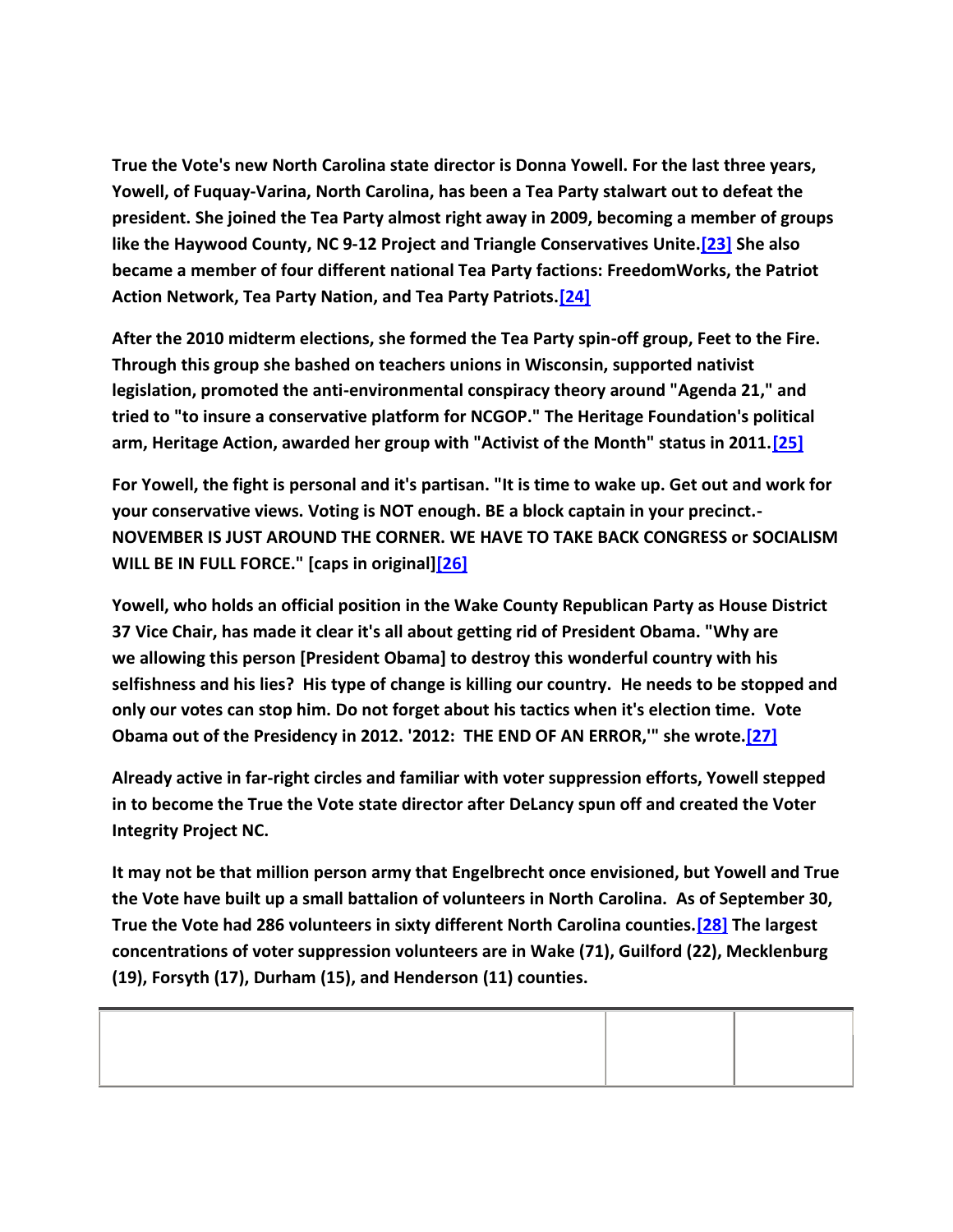| TABLE: North Carolina True the Vote Volunteers by County |                   |                 |                         |                  |                   |
|----------------------------------------------------------|-------------------|-----------------|-------------------------|------------------|-------------------|
|                                                          |                   |                 |                         |                  |                   |
| County                                                   | <b>Volunteers</b> | County          | <b>Volunteers</b>       | County           | <b>Volunteers</b> |
| <b>Wake</b>                                              | 71                | <b>Onslow</b>   | $\overline{\mathbf{3}}$ | <b>Carteret</b>  | $\mathbf{1}$      |
| <b>Guilford</b>                                          | 22                | <b>Wilkes</b>   | $\overline{\mathbf{3}}$ | <b>Caswell</b>   | $\mathbf{1}$      |
| <b>Mecklenburg</b>                                       | 19                | Wilson          | 3                       | <b>Cleveland</b> | $\mathbf{1}$      |
| Forsyth                                                  | 17                | <b>Alamance</b> | $\mathbf{2}$            | <b>Davie</b>     | $\mathbf{1}$      |
| Durham                                                   | 15                | <b>Avery</b>    | $\mathbf{2}$            | Edgecombe        | $\mathbf{1}$      |
| Henderson                                                | 11                | Chatham         | $\overline{2}$          | Franklin         | $\mathbf{1}$      |
| <b>Brunswick</b>                                         | $\boldsymbol{9}$  | <b>Davidson</b> | $\mathbf{2}$            | Gaston           | $\mathbf{1}$      |
| <b>Buncombe</b>                                          | 9                 | Lee             | $\overline{2}$          | <b>Halifax</b>   | $\mathbf{1}$      |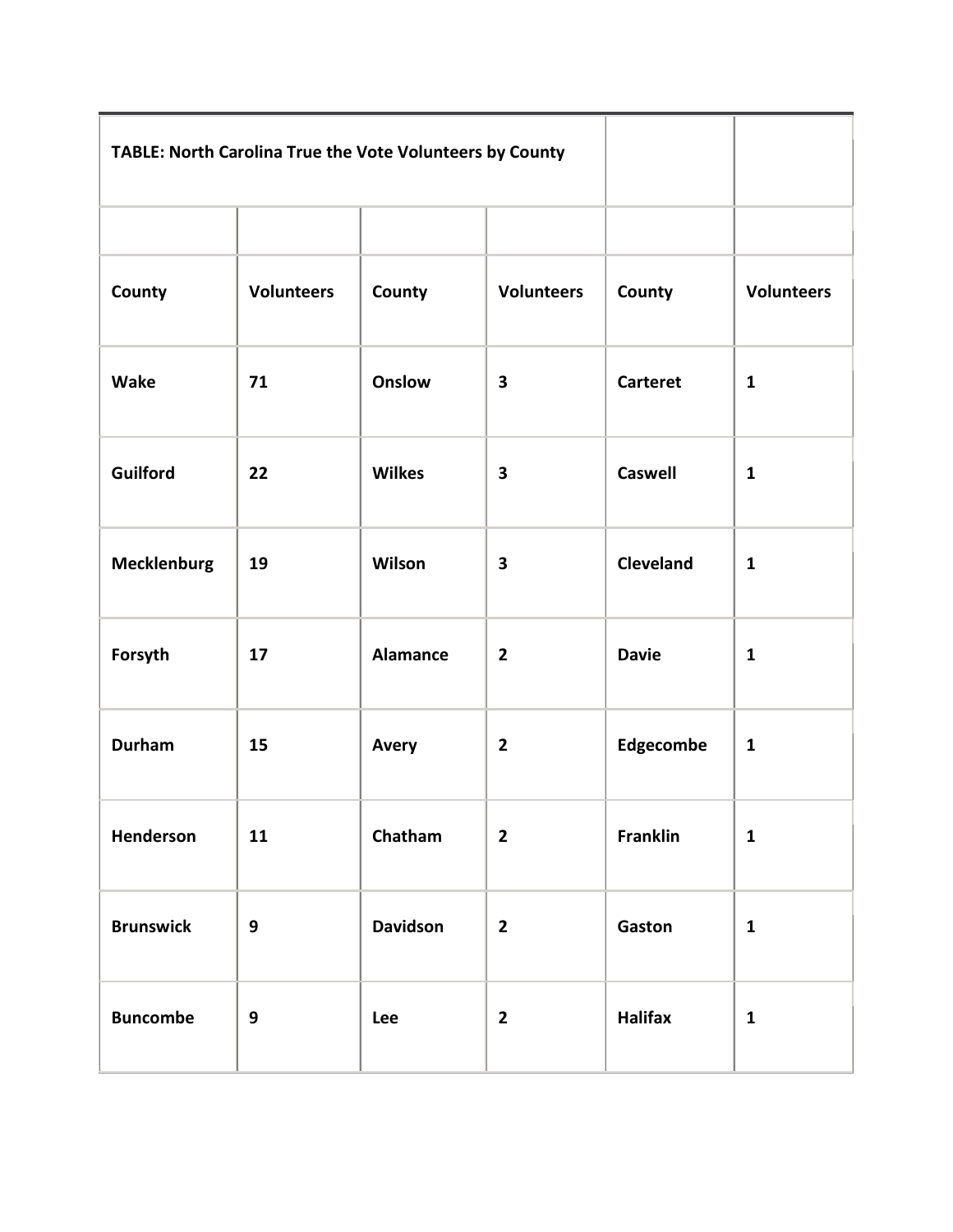| <b>Cabarrus</b>    | $\bf 6$                 | Lenoir          | $\overline{2}$ | Haywood        | $\mathbf{1}$ |
|--------------------|-------------------------|-----------------|----------------|----------------|--------------|
| <b>Cumberland</b>  | $\boldsymbol{6}$        | Lincoln         | $\overline{2}$ | Jackson        | $\mathbf{1}$ |
| <b>Moore</b>       | 6                       | <b>Nash</b>     | $\overline{2}$ | <b>Macon</b>   | $\mathbf{1}$ |
| <b>New hanover</b> | $\bf 6$                 | Pasquotank      | $\mathbf{2}$   | <b>Madison</b> | $\mathbf{1}$ |
| Orange             | $\overline{\mathbf{4}}$ | Polk            | $\mathbf{2}$   | Pender         | $\mathbf{1}$ |
| Wayne              | $\overline{\mathbf{4}}$ | Randolph        | $\overline{2}$ | Richmond       | $\mathbf{1}$ |
| Yancey             | $\overline{\mathbf{4}}$ | Rowan           | $\mathbf{2}$   | Sampson        | $\mathbf{1}$ |
| Catawba            | $\overline{\mathbf{3}}$ | <b>Union</b>    | $\mathbf{2}$   | <b>Stokes</b>  | $\mathbf{1}$ |
| <b>Dare</b>        | $\overline{\mathbf{3}}$ | Alleghany       | $\mathbf{1}$   | Surry          | $\mathbf{1}$ |
| <b>Granville</b>   | $\overline{\mathbf{3}}$ | <b>Beaufort</b> | $\mathbf{1}$   | Washington     | $\mathbf{1}$ |
| Iredell            | $\overline{\mathbf{3}}$ | <b>Burke</b>    | $\mathbf{1}$   | Yadkin         | $\mathbf{1}$ |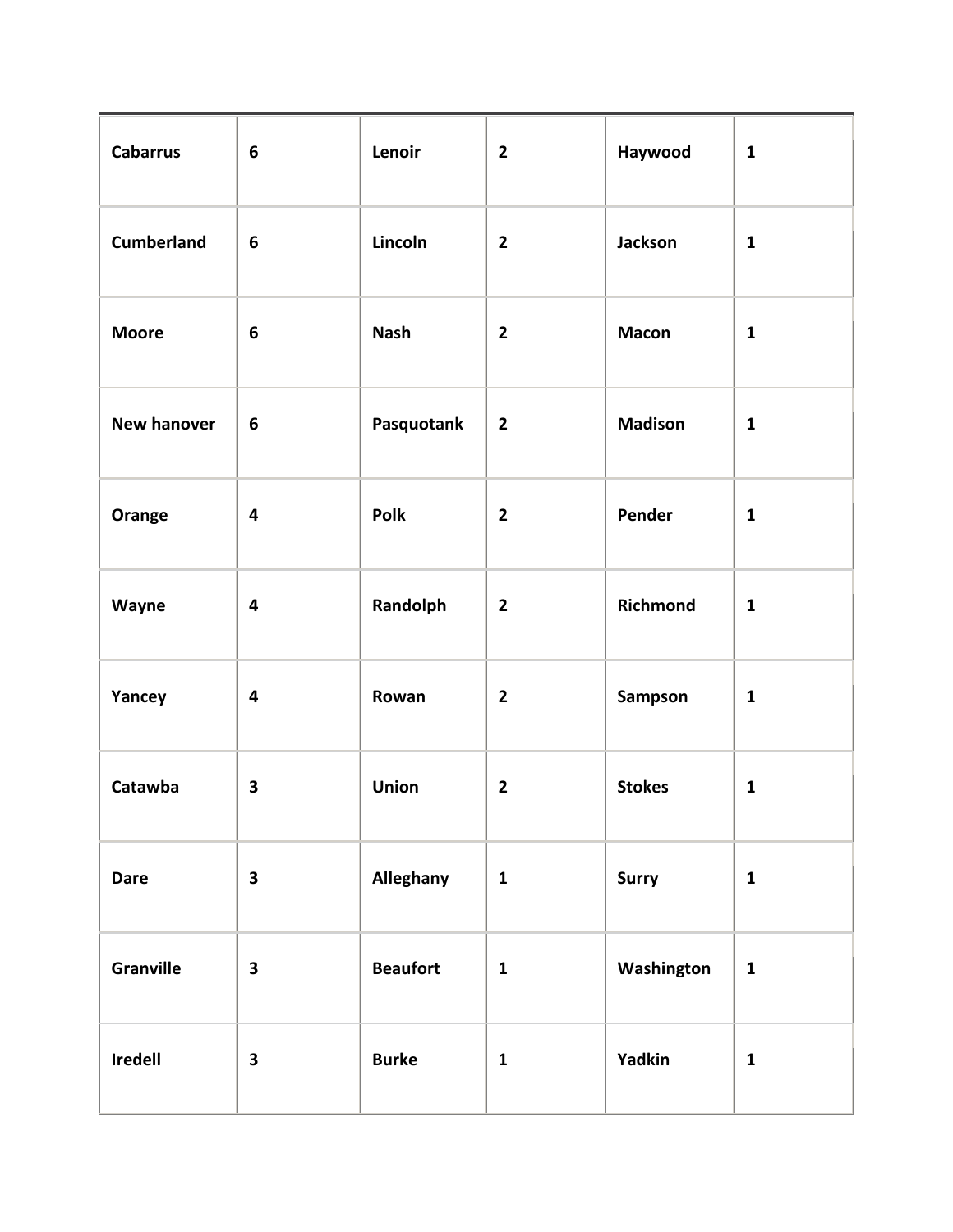| Johnston        | 3 | <b>Caldwell</b> | 1 |  |
|-----------------|---|-----------------|---|--|
| <b>Mitchell</b> | 3 | Camden          | 1 |  |

### **MAP 1 - True the Vote Volunteers**



### **[Powered by Tableau](http://www.tableausoftware.com/public?ref=http://public.tableausoftware.com/shared/72KRG2JS6)**

**<> As indicated in Map 2, True the Vote has been able to attract the highest levels of volunteers in areas of the state with the highest levels of African American population. Of the twenty-five counties with the highest level of African American population in the state, True**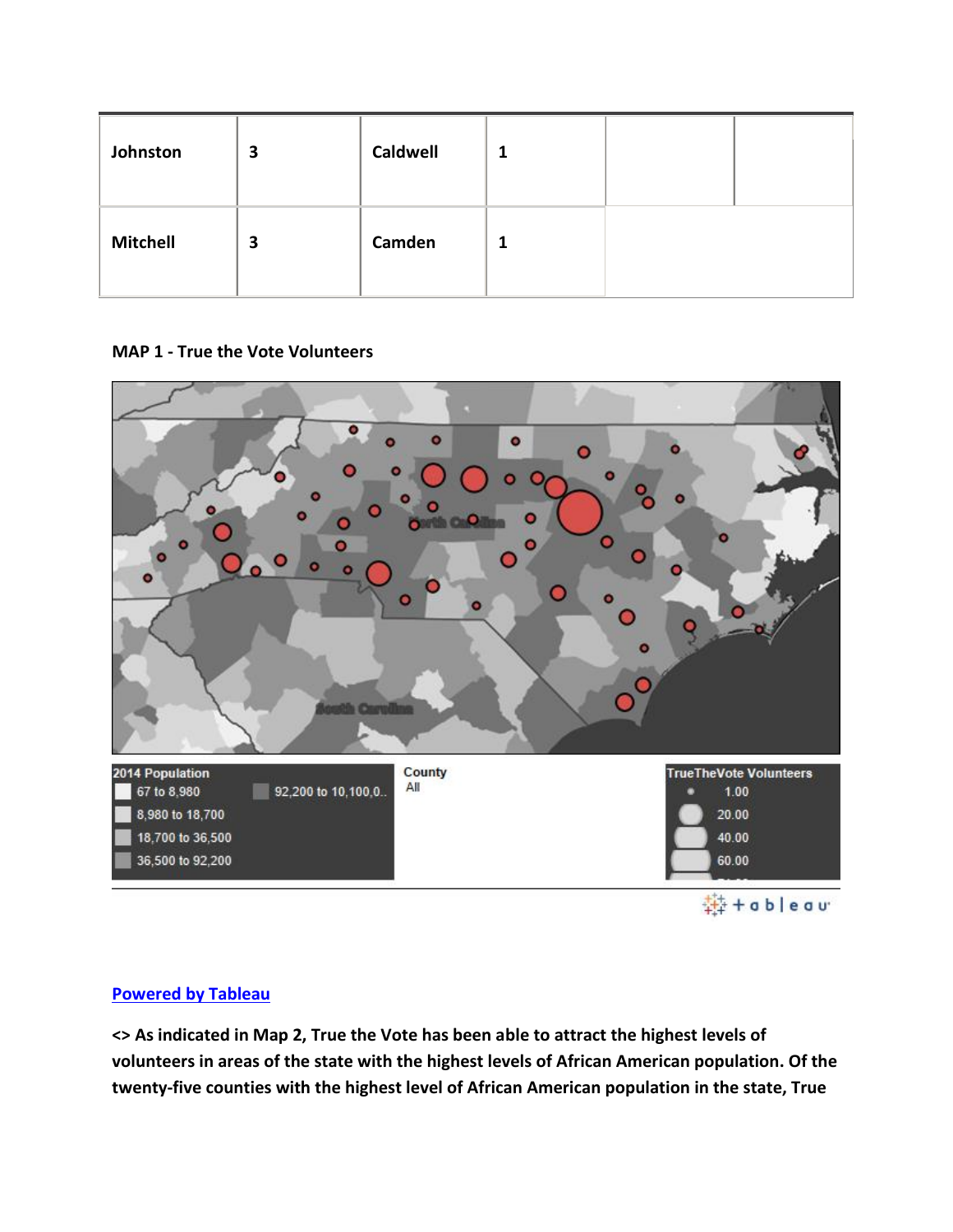**the Vote has volunteers in twenty-four of them. By contrast, of the ten counties with the two lowest levels of African American population (0-167 and 167-810), True the Vote has only one volunteer in two different counties.**



## **Map 2 – True the Vote Volunteers and the African American Population**

# **[Powered by Tableau](http://www.tableausoftware.com/public?ref=http://public.tableausoftware.com/shared/NFZHCBYY4)**

**True the Vote also has recruits in nine of the ten North Carolina counties with the highest Hispanic or Latino ancestry population. By contrast, True the Vote only has recruits in 4 of the twenty-five least Latino populated counties.**

**Map 3 – True the Vote NC Volunteers and the Latino Population**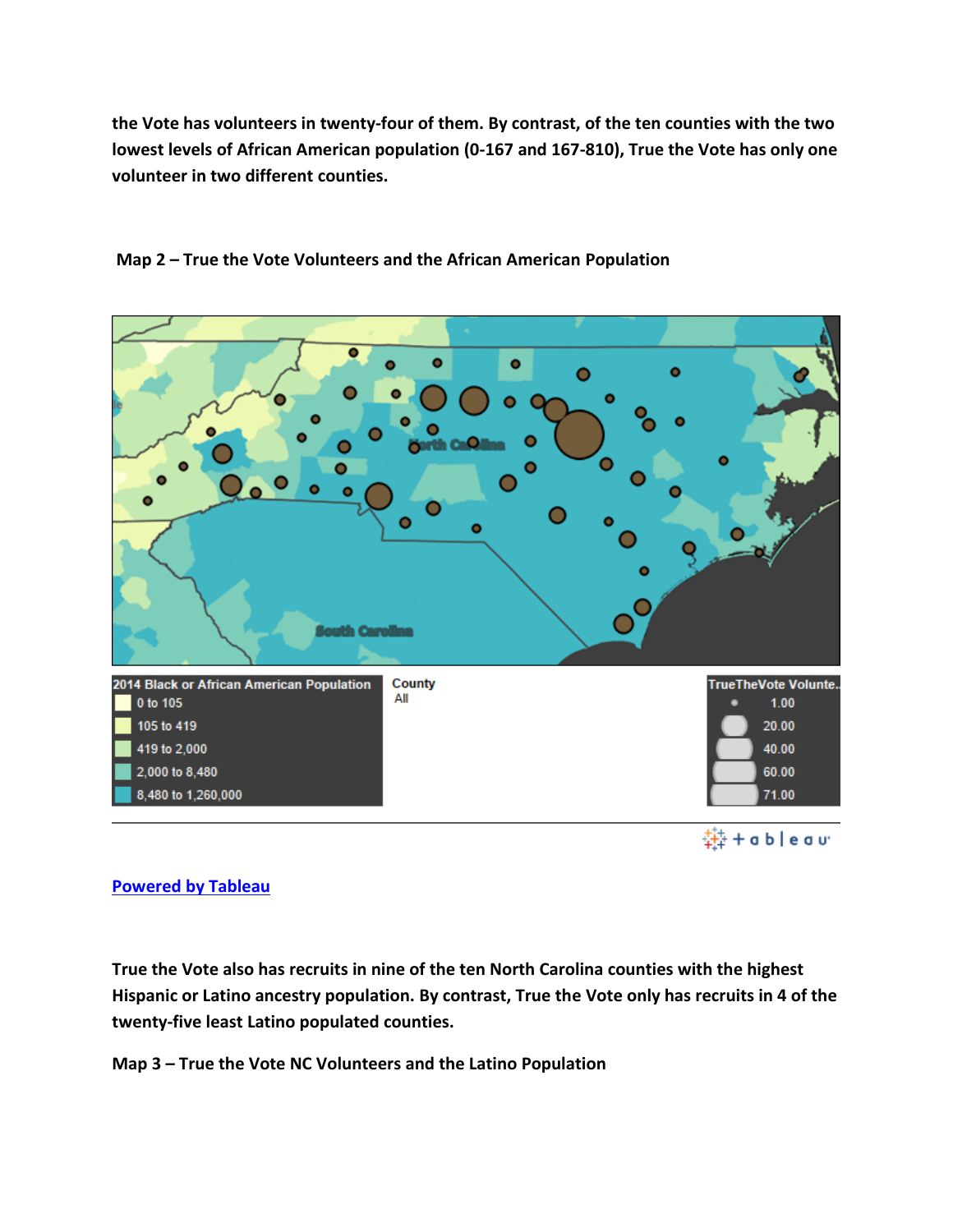

#### **[Powered by Tableau](http://www.tableausoftware.com/public?ref=http://public.tableausoftware.com/shared/NZ8NN9P24)**

**Of the 286 True the Vote volunteers in North Carolina, IREHR has identified thirty percent of them that are members of at least one of the national Tea Party factions. For instance, Linda Harper of Goldsboro, North Carolina, is a member of FreedomWorks, Patriot Action Network, Tea Party Nation, and Tea Party Patriots. She's also President of Citizens for Constitutional Liberties, AKA the Wayne County Tea Party. Many of the volunteers are also members of one or more of the different local Tea Party groups in the state. For instance, Debbie Arceneaux of Mill Spring, an activist with 9.12 Project Polk Co NC as well as being involved with the Haywood County 9-12 project and Triangle Conservatives Unite!, in addition to being a member of FreedomWorks, Patriot Action Network, Tea Party Nation, and Tea Party Patriots[.\[29\]](http://www.irehr.org/issue-areas/tea-party-nationalism/tea-party-news-and-analysis/item/436-abridging-the-vote#twentynine) And volunteer Laurie McBroom, of Indian Trail, NC openly supported nativist Arizona Sheriff Joe Arpiao - "hang in there Joe, you are an American HERO!"**

**An IREHR examination of Wake County GOP Poll Observers, Runners and Greeters, also found at least eighteen different True the Vote activists had already signed up for poll duty as of October 1, 2012[.\[30\]](http://www.irehr.org/issue-areas/tea-party-nationalism/tea-party-news-and-analysis/item/436-abridging-the-vote#thirty) As such, it is incumbent upon voting rights advocates, those who have**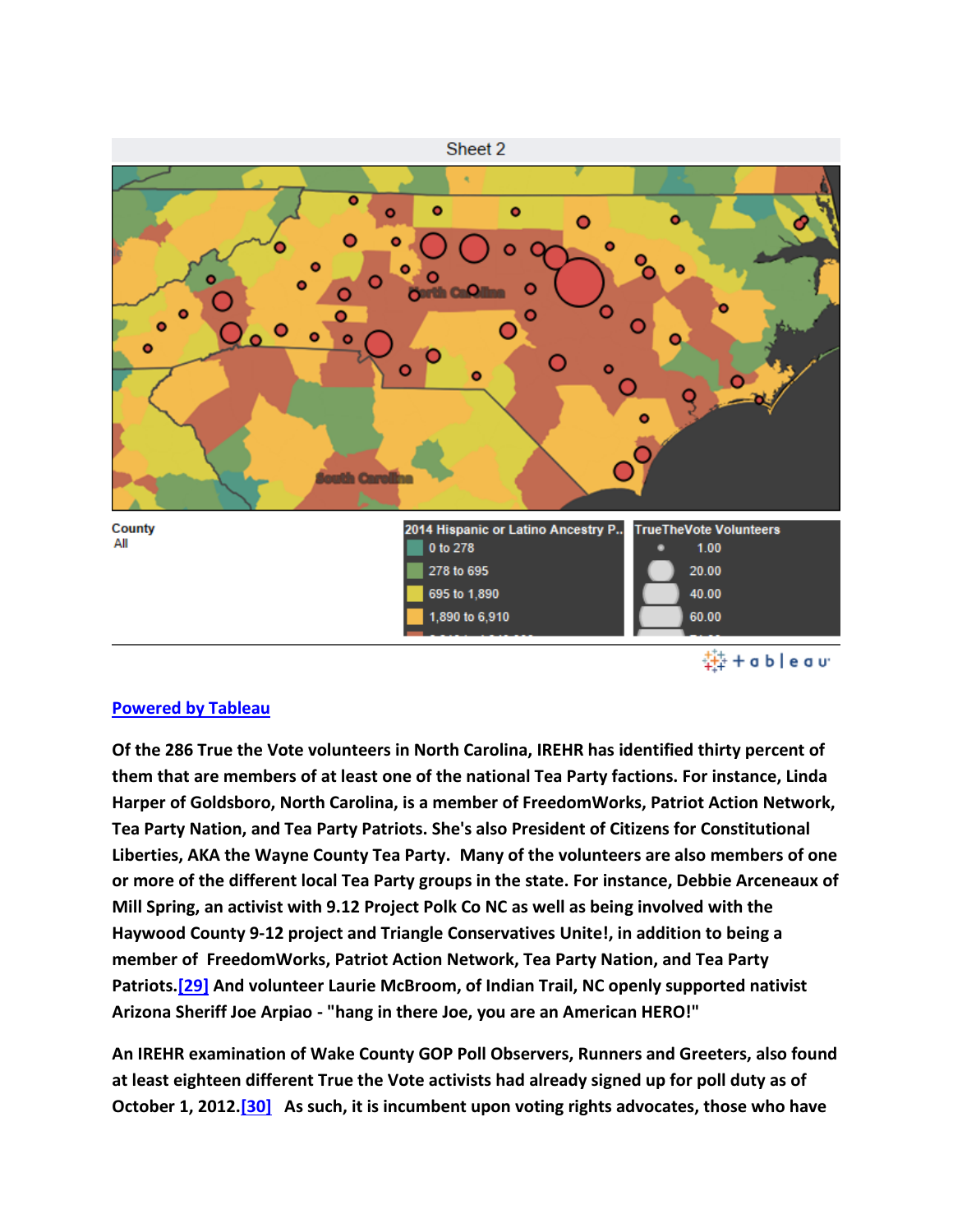**pushed open the door to greater voting rights, to take notice of those Tea Partiers and others who seek to close the door to voting rights.**

**The North Carolina Context** 

**In North Carolina, knowledge of and opposition to those who would narrow voting rights is of great importance; in part because of the history of voter suppression and oppression in North Carolina. Recent events in North Carolina also provide a context for this current contest, and throw the battle lines on this issue into sharp relief.**

**In 2006, the North Carolina NAACP led the creation of a broad coalition aimed at seeking necessary reforms from the state government. Known as "Historic Thousands on Jones Street," or HKonJ, the coalition has grown to include 125 different NAACP units in the state plus 140 other social justice organizations. Its first annual mobilization in February 2009 attracted approximately 3,500 marchers, and its demonstration in 2012 drew over 15,000 individuals. Most significantly for this report, HKonJ has changed the shape of North Carolina's political and social life.**

**Among HKonJ's many achievements, it won a dollar an hour increase in the state's minimum wage that the Governor signed in 2007. In 2010 it won passage of the Racial Justice Act, which gave death row inmates an avenue to challenge their sentence if race was a significant factor in the sentencing. Although there were a couple of legislative attempts to repeal and revise this statute, the Governor vetoed them. HKonJ also successfully pushed the legislature to pass a same-day registration for early voting measure in 2007.**

**As a result, in the 2008 election, North Carolina recorded the highest** *percentage increase of voter turnout of any state in the country, with a 9.4% increase.***[\[31\]](http://www.irehr.org/issue-areas/tea-party-nationalism/tea-party-news-and-analysis/item/436-abridging-the-vote#thirtyone)**

**In response, the Republican-controlled North Carolina legislature made several attempts to restrict the vote. In 2009, HB 430 "Voter Identification" was introduced, but never gained traction[.\[32\]](http://www.irehr.org/issue-areas/tea-party-nationalism/tea-party-news-and-analysis/item/436-abridging-the-vote#thirtytwo) Following GOP gains in 2010, a strict new bill requiring photo identification to vote was introduced in March 2011 as HB 351, the deceptively named "Restore Confidence in Government" Act.**

**The nonpartisan voter advocacy group Democracy North Carolina noted that the bill could affect more than 450,000 North Carolina residents. State officials also added that more than**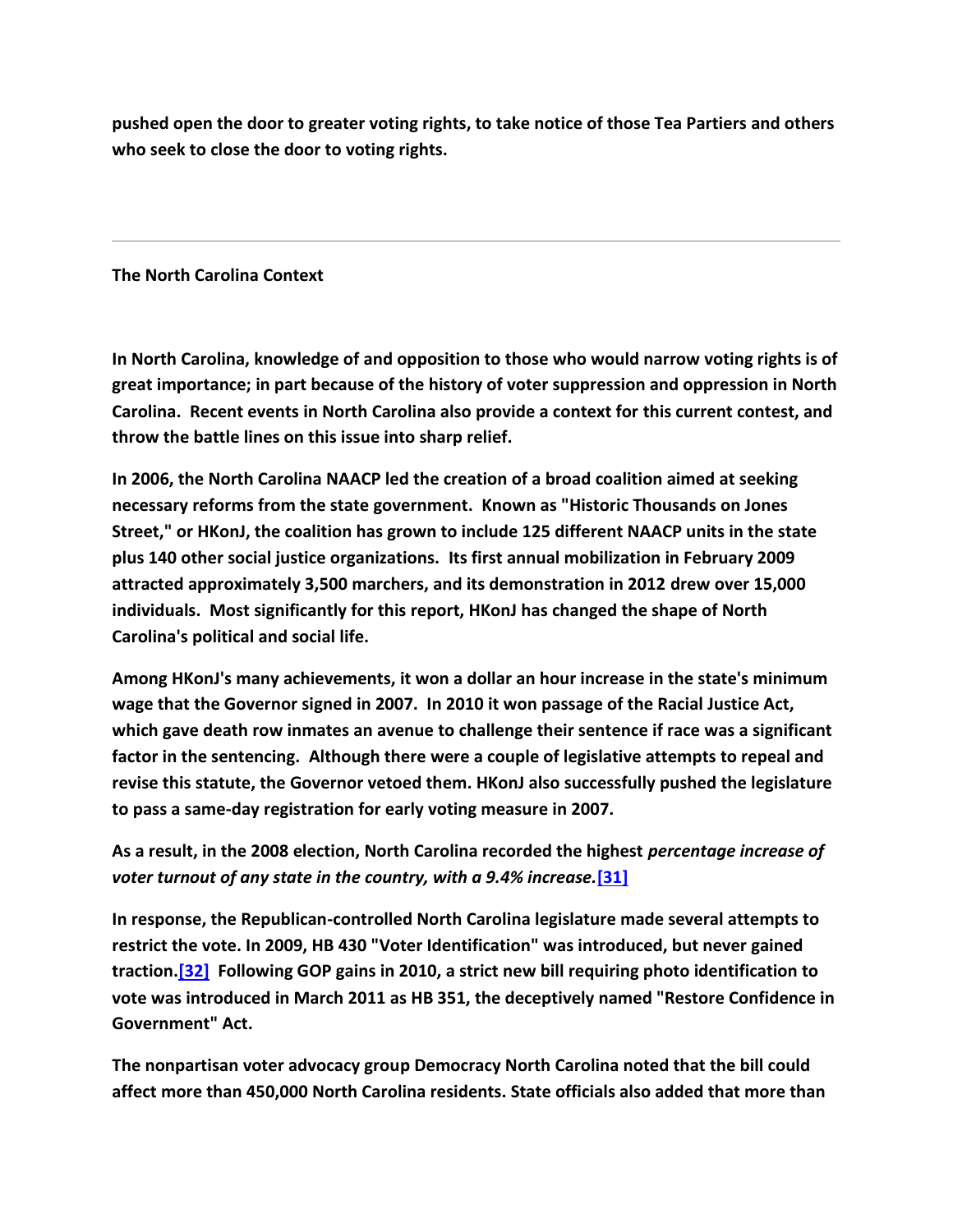**550,000 residents have no identification at all, and many don't have the money or time to get to a Department of Motor Vehicles branch and obtain one[.\[33\]](http://www.irehr.org/issue-areas/tea-party-nationalism/tea-party-news-and-analysis/item/436-abridging-the-vote#thirtythree)**

**Nevertheless, the bill was ratified by the legislature on June 16, 2011. Gov. Bev Perdue, with the support of HKonJ, vetoed the bill on June 23, 2011. "This bill, as written, will unnecessarily and unfairly disenfranchise many eligible and legitimate voters," Perdue wrote in her veto announcement[.\[34\]](http://www.irehr.org/issue-areas/tea-party-nationalism/tea-party-news-and-analysis/item/436-abridging-the-vote#thirtyfour) In her statement, she also noted, "There was a time in North Carolina history when the right to vote was enjoyed only by some citizens rather than by all. That time is past, and we should not revisit it."**

**On July 26, 2011, the House attempted to override the Governor veto, but failed to reach the three-fifths majority necessary. In a party line vote, 68 Republicans voted to override the veto, while 51 Democrats voted against the measure[.\[35\]](http://www.irehr.org/issue-areas/tea-party-nationalism/tea-party-news-and-analysis/item/436-abridging-the-vote#thirtyfive) Yet again, in 2012, the bill rose from the dead and it was re-introduced in May, and a move was made to get a modified version passed.**

**Then in June, at the height of final attempt to craft a bill that might override Gov. Perdue's veto, North Carolina House Speaker Thom Tillis took time to conference with several of the leading voices in support of the voter ID law[.\[36\]](http://www.irehr.org/issue-areas/tea-party-nationalism/tea-party-news-and-analysis/item/436-abridging-the-vote#thirtyfive)**

**Among those in attendance:** 

**William Gheen of the nativist group ALIPAC. Gheen has suggested that "illegal and violent" "extra political activities" might be the only way to save "white America" from "Dictator Barack Obama.["\[37\]](http://www.irehr.org/issue-areas/tea-party-nationalism/tea-party-news-and-analysis/item/436-abridging-the-vote#thirtyseven)**

**David DeGerolamo of the Tea Party group NC Freedom. In a 2010 interview DeGerolamo told another Tea Party leader, "I want the 14th Amendment repealed.["\[38\]](http://www.irehr.org/issue-areas/tea-party-nationalism/tea-party-news-and-analysis/item/436-abridging-the-vote#thirtyeight)**

**Donna Yowell of Feet to the Fire (who would go on to be the state coordinator for the True the Vote voter suppression efforts).**

**Ron Woodward of the anti-immigrant group, NC Listen.**

**James and Maurine Johnson of the grassroots nativist outfit NC FIRE.**

**Despite this push by Tea Party and nativist groups, enough votes to override a veto threat couldn't be wrangled before the end of the session. HKonJ played a significant role in these events, providing the political energy to protect voting rights.**

**Nevertheless, these issues remain hotly contested. North Carolina House Speaker Thom Tillis told the state's delegation to the Republican National Convention in Tampa that if things go well for Republicans this fall, a voter ID bill likely will become law next year[.\[39\]](http://www.irehr.org/issue-areas/tea-party-nationalism/tea-party-news-and-analysis/item/436-abridging-the-vote#thirtynine) The**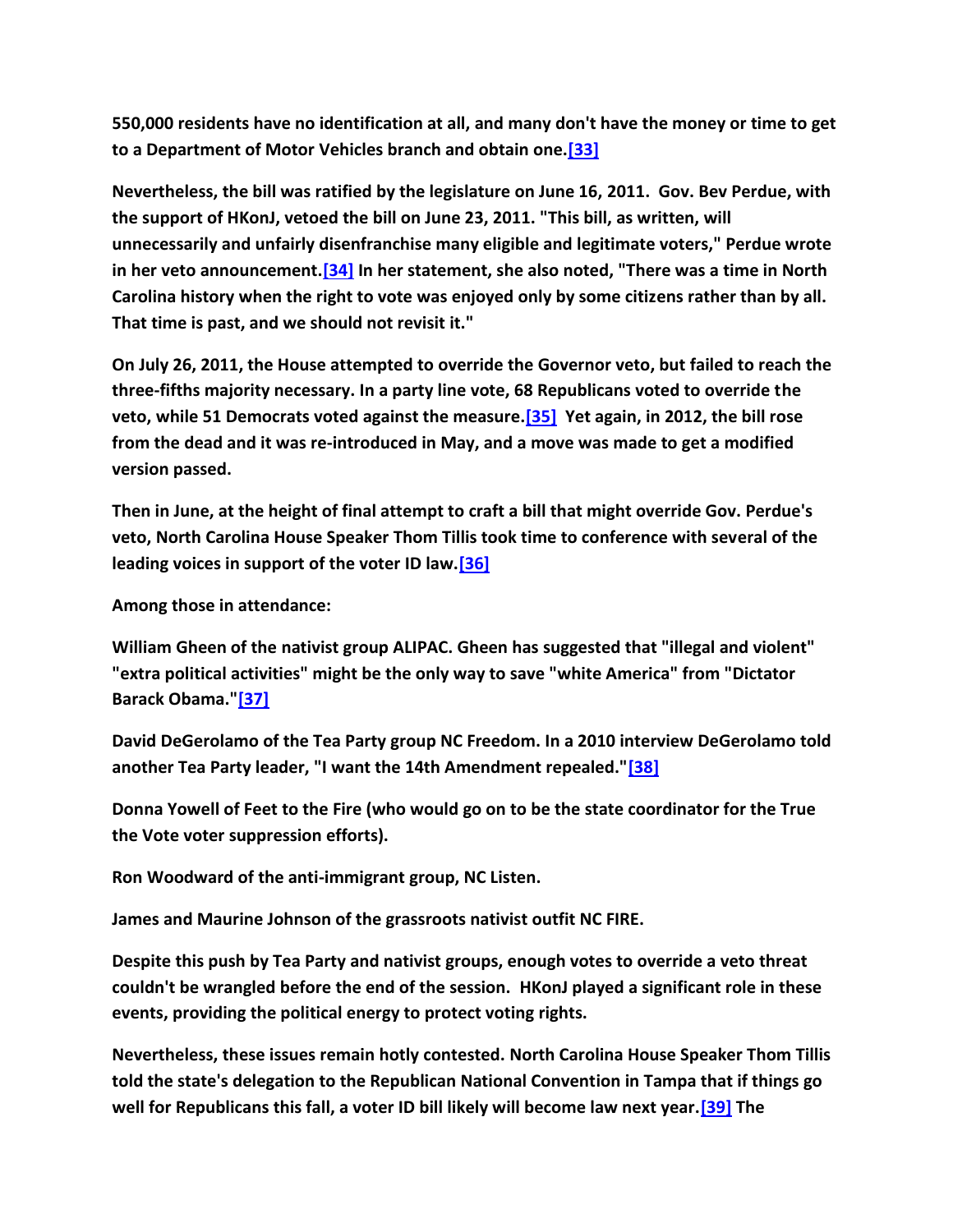**Republican candidate for governor, Pat McCrory has also added that if elected, he would sign a similar bill[.\[40\]](http://www.irehr.org/issue-areas/tea-party-nationalism/tea-party-news-and-analysis/item/436-abridging-the-vote#forty)**

#### **Know Your Rights and Protect Them**

**Under North Carolina state law, "only an individual** *registered to vote in a precinct* **may challenge a voter at that precinct on Election Day," according to** *Bullies at the Ballot Box***, a report by Demos and Common Cause, which cited N.C. Gen Stat 163-87. Further, challenges to voters "shall not be made indiscriminately," and "mail returned as undeliverable is** *not* **admissible as evidence in a challenge hearing on Election Day." [Italics added] pp. 22 and 56.**

**Add to the law, organizations such as the NAACP who are prepared to defend everyone's right to vote. According to Rev. Dr. William Barber II, "We have built a broad based 140 member coalition named NAACP HKONJ PEOPLES ASSEMBLY COALITION in NC. This form of 21 century fusion politics won same day registration early voting the most progressive of its type in the South. We fought and blocked this year voter ID through grass-roots activism and giving our Governor support to veto the attempt of the Tea Party led majority of the legislature. Now we are fully committed not only to turnout the vote but to fight and stand against any effort to suppress, depress, stifle, or discourage the power and potential of the black brown and progressive vote in any way". Our members will be poll watchers and we will have a coalition of lawyers to defend and protect our rights."**

#### **Appendix:Voter ID Laws and other Measures on a National Level**

**There are various forms of Voter ID laws on the books in 30 of the 50 states, and most have been passed since 2006. After the Tea Party victories in 2010, state legislatures passed the most stringent versions of these laws, in some cases making it necessary for poor people without drivers' licenses to secure their birth certificates (some of the rural poor and elderly do not have birth certificates because they were not born in a hospital). These people then have to pay for a special state photo ID they can use to register and vote. Proponents use the claim that these laws are necessary to stop "massive voter fraud."**

**All objective accounts, however, indicate that voter fraud is not large, and is perhaps miniscule.** *The New York Times* **reported in 2007 that there had been 120 cases of all types of voter fraud filed by the U.S. Justice Department during the previous five years. Another news organization found ten voter impersonation cases (the kind voter ID is supposed to stop)**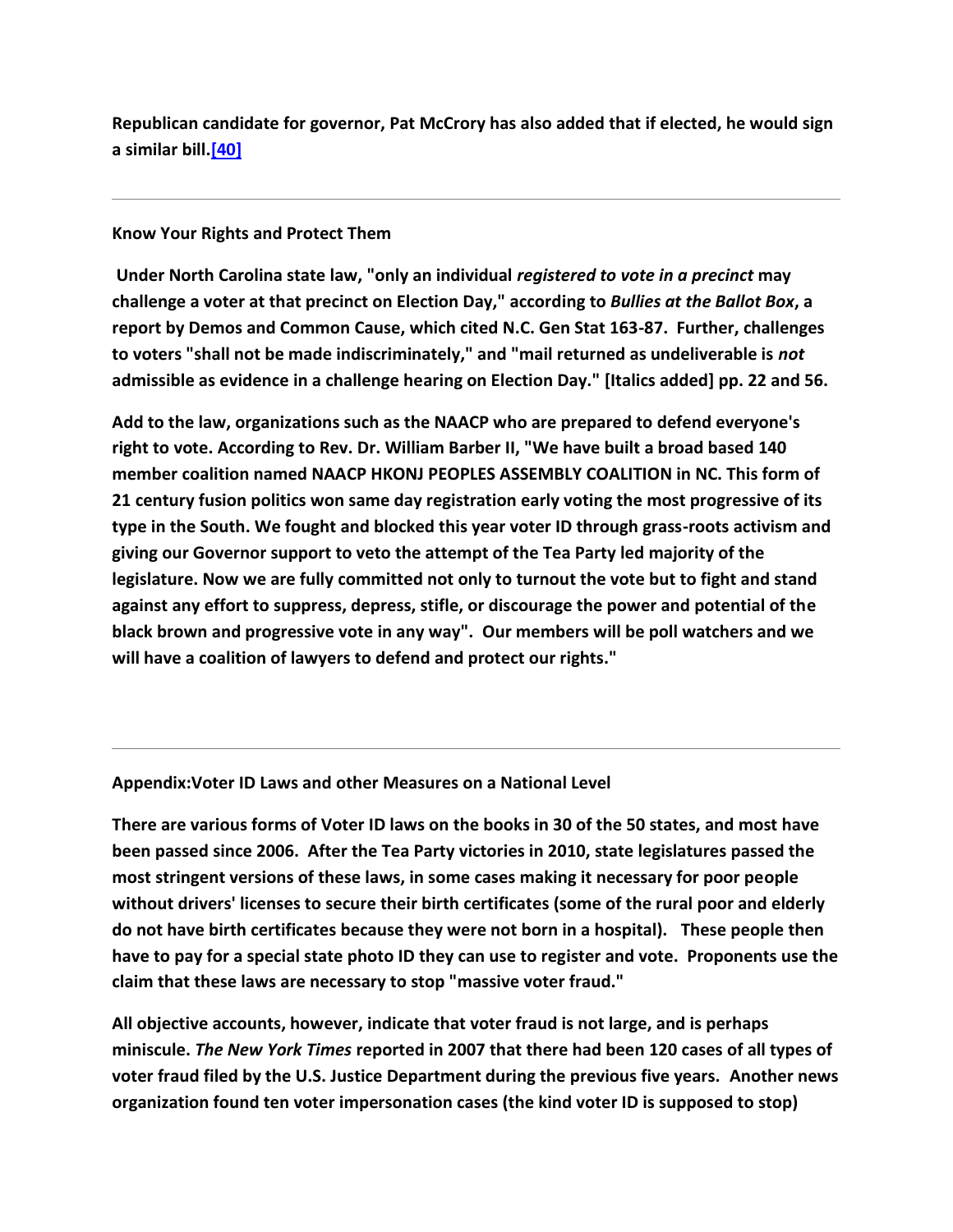**since 2000. By contrast, these new laws—prior to their challenge in the courts—could have made it harder for more than five million eligible voters, according to a 2011 study by the Brennan Center for Justice at the New York University School of Law.**

**Some of the most restrictive state laws have been blocked by the courts. In Texas, Wisconsin and Pennsylvania, for example, judges have effectively enjoined these laws and prevented their enforcement. Nevertheless, there have been problems in many states.**

**In Florida, for example, the legislature enacted a statute in 2011 that punished groups like the League of Women Voters if they failed to turn in new voter registration forms within 48 hours of completion—a virtual impossibility for a completely voluntary organization such as the League. The law also shortened the number of days available for early voting and took other stringent measures. After its passage, the League of Women Voters withdrew from registering new voters in that state.**

**Finally, in May 2012, a Federal District Court Judge issued a temporary injunction blocking the law's most onerous provisions; and then in August issued a permanent injunction against it.**

**During the same period, Florida Governor Scott—a Tea Party favorite—announced that Florida officials would "purge" the voting rolls of those they deemed as ineligible to vote. Scott initially developed a list of 180,000 people he wanted off the rolls. Election supervisors narrowed that to 2,600 names and then claimed to verify only 207 voters who were not citizens.**

**Scott's actions were challenged by several citizen groups as well as the U.S. Justice Department, which filed suit against the state, arguing that it was violating Voting Act requirements. Finally, the Secretary of State relented; voters were restored to the rolls, and Gov. Scott backed down.**

**In Kansas, birthers inside and outside of the state are working to keep the President off the ballot entirely. Birthers deny that President Obama is a natural-born citizen and is thus constitutionally unable to run for president. One such person, Joe Montgomery, who works for Kansas State University as a communications director, filed a complaint with the state's Objections Board. He had his claim that Obama was not born in the USA adjudicated, and it failed. He dropped the matter.**

**Continuing the nonsense, Californian OrlyTaitz, often known as the "Birther Queen," is suing the state and the Objection Board over the matter, and will have a date with a Kansas district judge on 3 October. According to Democratic State Representative Ann Mah, the affair has made the Republican-dominated state a "laughing stock."**